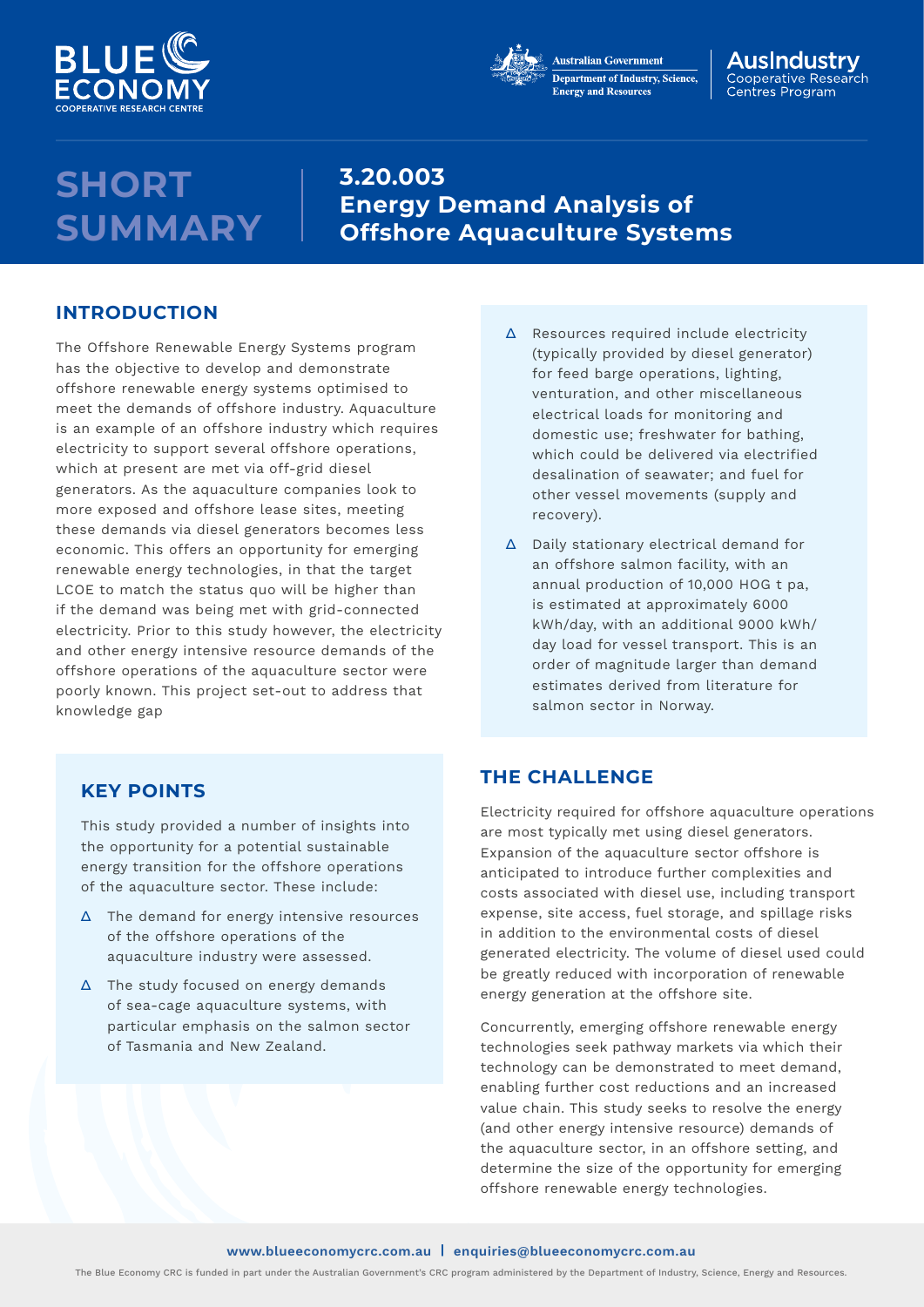



#### AusIndustrv Cooperative Research Centres Program

## **SHORT SUMMARY**

**3.20.003 Energy Demand Analysis of Offshore Aquaculture Systems**

### **THE OPPORTUNITY**

The relatively high cost of diesel generated electricity in an off-grid, off-shore setting presents a potential market opportunity for emerging offshore renewable energy technologies. This cost sets a more accessible threshold at which emerging technologies can be competitive, potentially enabling further development and cost reductions for these technologies, spurring access to potential further markets.

Aquaculture is one such market currently dependent on diesel powered operations, that might benefit from increased energy efficiency and transition to more sustainable power operations, to further reduce the footprint of their business.

However, it should be recognised that aquaculture will be a limited market for deployment of emerging technologies, and will likely have limited impact as a market to aid commercial maturity of these technologies. The program must have a broad view of potential markets for technologies.

### **OUR RESEARCH**

The offshore operations of sea-pen aquaculture systems, and their associated energy and resource demands, were reviewed. The bulk of the stationary electricity demand occurring offshore is associated with the distribution of feed to the pens, via the feed-barge. Sub-sea lighting, venturation and net-cleaning add further load. Site monitoring and domestic use on the feed barge also use electricity. The freshwater bathing requirements of salmon as treatment for AGD could add further electricity demand in scenarios where the freshwater is supplied via desalination of seawater.

In addition to the stationary electricity demand, vessel movements have an energy demand at least as large as the stationary demand. Our best estimates of the daily stationary electricity demand for an offshore salmon facility with an annual production of 10,000 HOG t pa is estimated at approximately 6000 kWh/day, with an additional 9000 kWh/day load for vessel transport. This is an order of magnitude larger than demand estimates derived from literature for salmon sector in Norway.

A preliminary techno-economic optimisation was carried out using the software tool HOMER energy, to evaluate potential renewable energy systems optimised to meet the identified energy demand profile. A number of scenarios were explored, with consideration of diesel, PV, wind and wave technologies, with and with-out subsea cable connection to the grid. Under considered assumptions, the optimisation points to an off-grid hybrid diesel energy system providing electricity at lowest cost to the system.

A number of assumptions should be clarified before results are relied upon, but this preliminary assessment provides some guidance for the CRC to consider in its support of emerging technologies.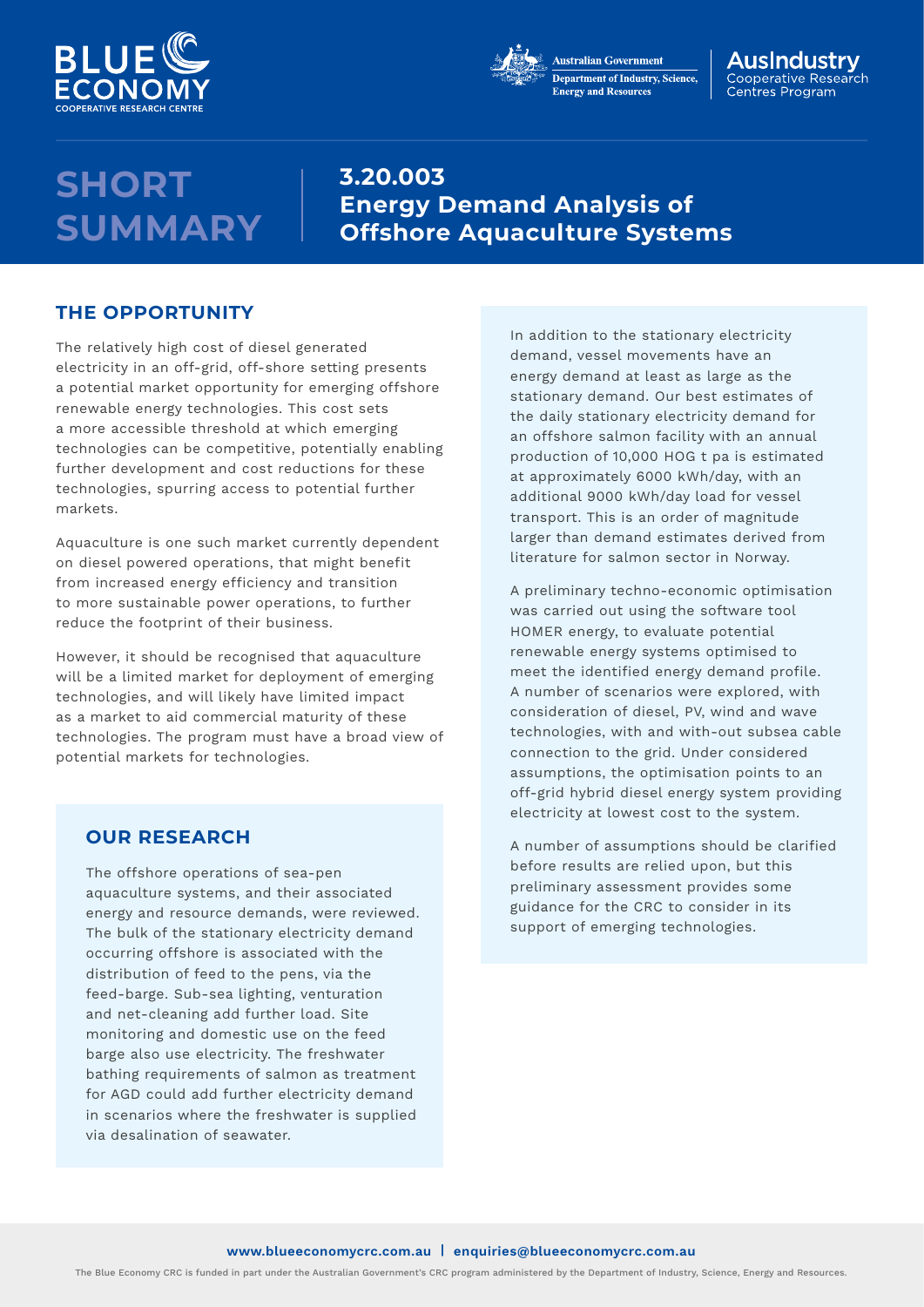



#### AusIndustrv Cooperative Research Centres Program

# **SHORT SUMMARY**

## **3.20.003 Energy Demand Analysis of Offshore Aquaculture Systems**

## **OUTCOMES**

This study has provided key underpinning data to resolve the magnitude of the demand for energy offshore, to support aquaculture operations. Furthermore, it has provided initial guidance on optimal technology options to meet the demands of aquaculture offshore. Daily stationary electricity demand for an offshore salmon facility with an annual production of 10,000 HOG t pa is estimated at approximately 6000 kWh/day, with an additional 9000 kWh/day load for vessel transport. This translates to an installed capacity of approximately 1 MW offshore renewable energy generation. With 10,000 HOG t pa representing approximately 1/10th of the total 2030 salmon production target for Tasmania, the market should be recognised as small. Accurate reliability assessment of MPOPs would not be possible without dealing with challenges regarding flexibility of structural components, unique structural features of renewable energy and aquaculture systems, high level of non-linearity, multi-scale features, etc. that make load analysis of the intended system difficult.

## **NEXT STEPS**

The recommendations from this project are listed below.

- ∆ Continued monitoring of energy use at an offshore marine farm site, beyond the twoweek time-period obtained in the scoping study, to resolve variations in energy demand for operations by season / fish maturity.
- ∆ A thorough audit of energy use by vessels used in marine operations be carried out in order to improve on understanding of the energy requirements for vessel movements.
- ∆ The energy system optimisation should be revisited with more accurate estimates of costs (existing and proposed), site location, resource information, once available. This presents a valuable tool for navigating an optimal ORES for offshore application.
- ∆ The CRC has opportunity to have impact in reducing energy costs, more sustainably, for aquaculture partners via efficiencies and transition to sustainable more mature RE options. The CRC must find an appropriate balance between support for operational blue industries with visible impact during the life of the CRC, and horizon 3 program objectives whose impact will not be seen in the CRC's life.
- ∆ Diesel-hybrid systems identified here as being most cost-effective systems should be factored into program plans as pathway towards full renewable systems.
- ∆ To identify market opportunities for offshore conversation technologies (solar, wind, wave, tidal), there is opportunity for the CRC to quantify offshore renewable energy resources available to existing offshore industry locations (being that of prospective pathway market opportunities). The recommendation includes mapping from modelled products (existing and new), and purpose in-situ monitoring of resource(s).
- ∆ Maintain momentum in determining resource (electricity, freshwater, transport fuel, oxygen and other) demands of the aquaculture sector, and resolving relative cost:benefits (economic, environmental and social) of supply of these resources via renewables vs status quo. Expand the scope of energy demand assessments beyond aquaculture to determine demands of other offshore systems/sectors. This presents international collaboration opportunities to other ocean energy market development activities.